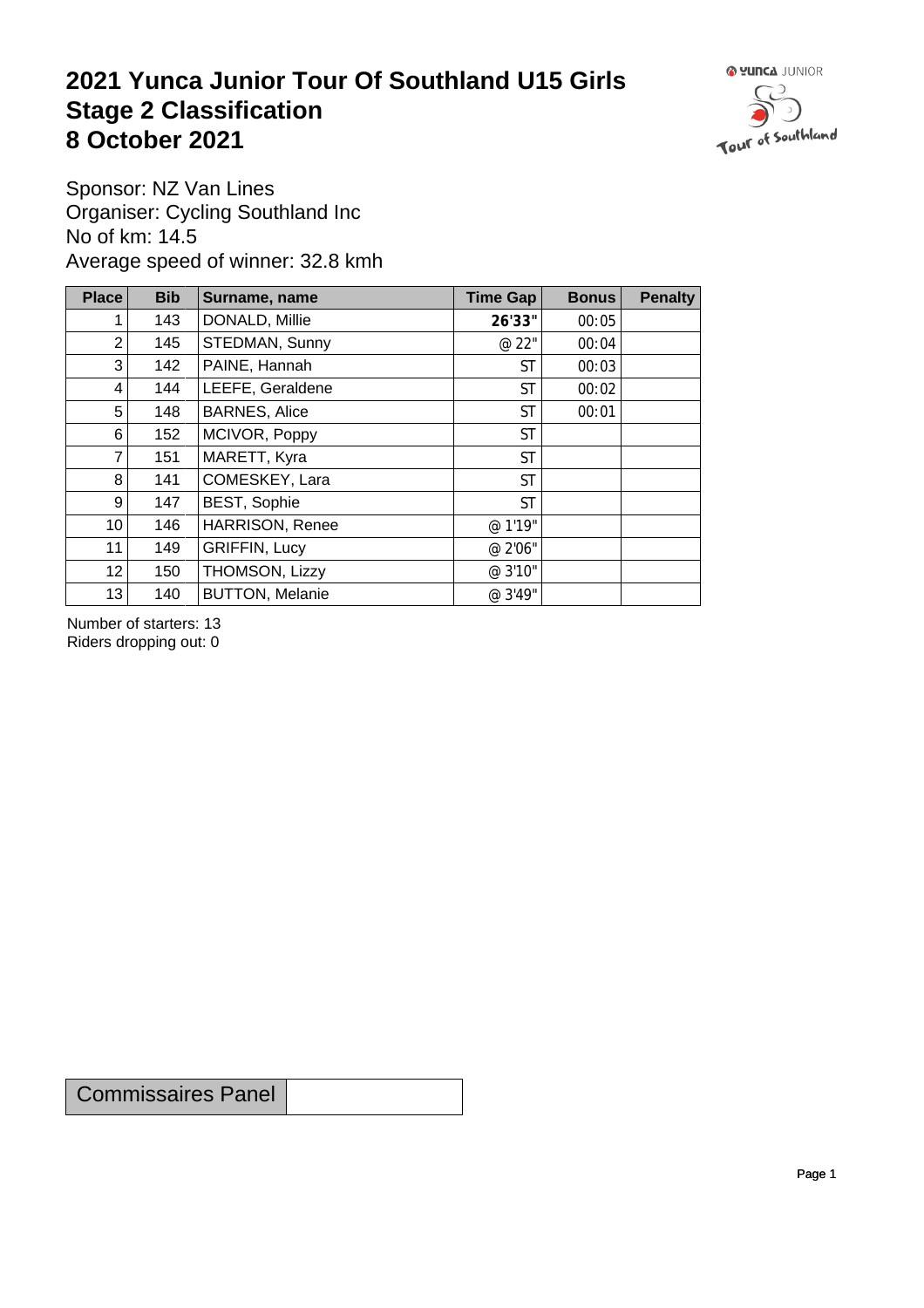## **2021 Yunca Junior Tour Of Southland U15 Girls General Classification (Stage 2)**<br> **8 October 2021 8 October 2021**



Organiser: Cycling Southland Inc

| Place          | <b>Bib</b> | Surname, name          | <b>Time Gap</b> |
|----------------|------------|------------------------|-----------------|
|                | 143        | DONALD, Millie         | 32'04"          |
| 2              | 141        | COMESKEY, Lara         | @ 22"           |
| 3              | 148        | <b>BARNES, Alice</b>   | @ 25"           |
| 4              | 142        | PAINE, Hannah          | <b>ST</b>       |
| 5              | 151        | MARETT, Kyra           | @ 27"           |
| 6              | 144        | LEEFE, Geraldene       | @ 29"           |
| 7              | 147        | <b>BEST, Sophie</b>    | @ 32"           |
| 8              | 145        | STEDMAN, Sunny         | @ 38"           |
| 9 <sup>1</sup> | 152        | MCIVOR, Poppy          | @ 39"           |
| 10             | 146        | <b>HARRISON, Renee</b> | @ 1'50"         |
| 11             | 149        | <b>GRIFFIN, Lucy</b>   | @ 2'36"         |
| 12             | 150        | THOMSON, Lizzy         | @ 3'44"         |
| 13             | 140        | <b>BUTTON, Melanie</b> | @ 4'32"         |

Commissaires Panel